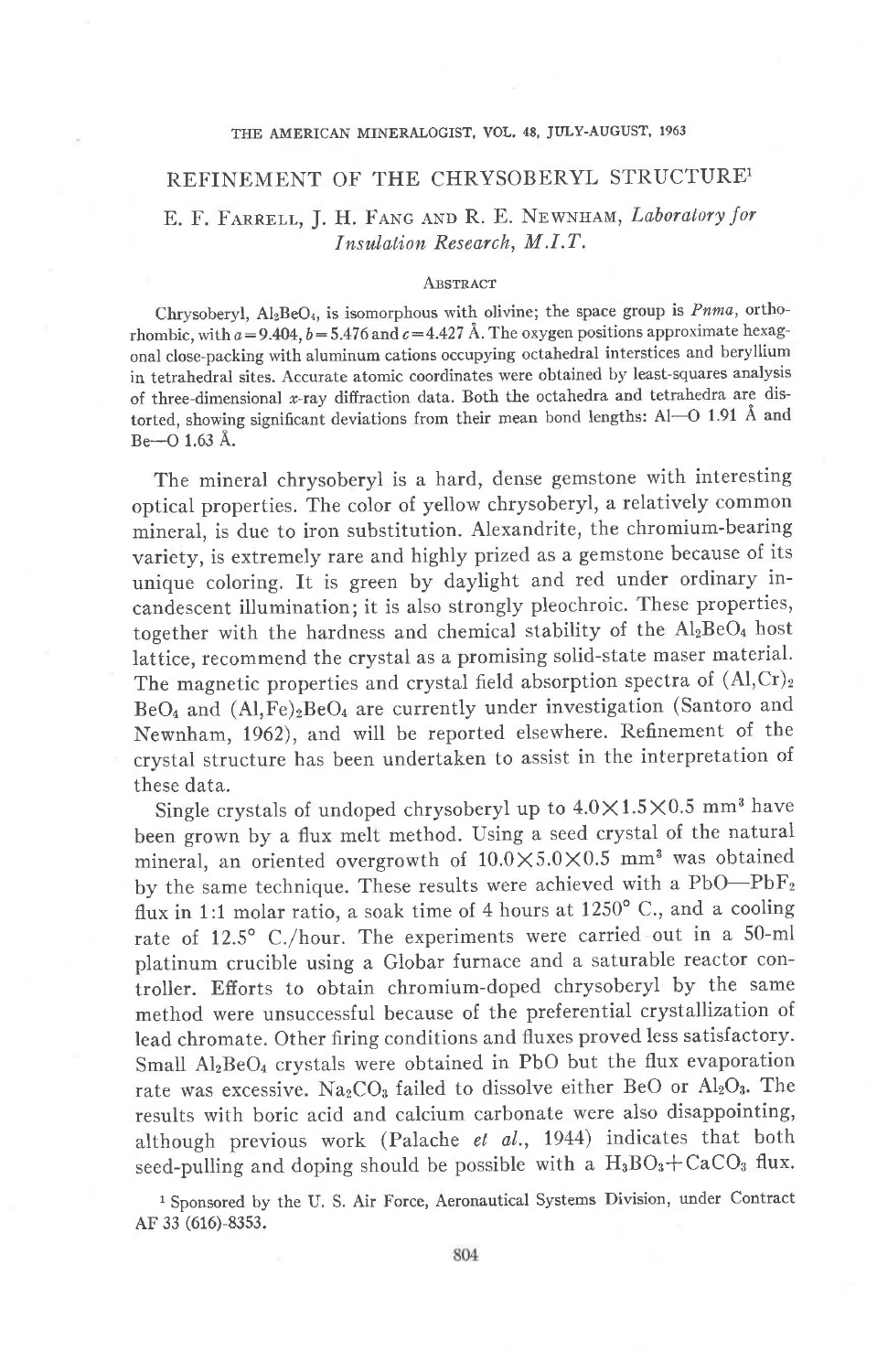CHRYSOBERYL STRUCTURE



Frc. 1. The refined chrysoberyl structure projected on (001). Heights of the atoms are expressed in cell fractions.

Chrysoberyl is a hexagonal close-packed analog to the cubic closepacked spinel structure. Its structure is isomorphous with olivine,  $(Mg,Fe)_2SiO_4$ , and is illustrated in Fig. 1. The oxygens form a distorted hexagonal close-packed array in which one eighth of the tetrahedral interstices are occupied by beryllium, and half the octrahedral sites are filled by aluminum. Bragg and Brown (1926) first analyzed the chrysoberyl structure; the space group is Pnma, orthorhombic, with four

805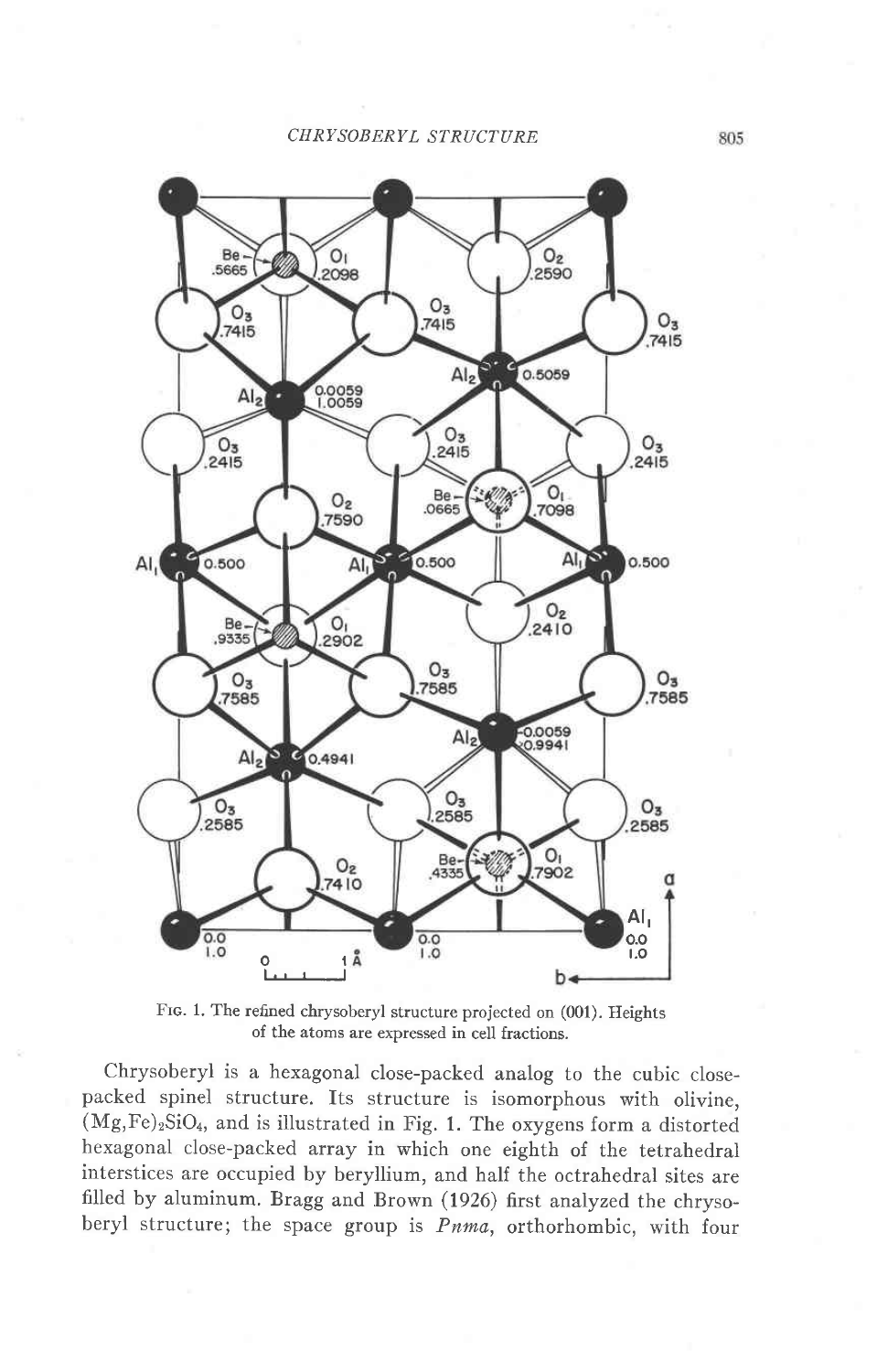| Parameter        |                  | (a)                      | (b)       | (c)       | (d)       | (e)    | (f)    |
|------------------|------------------|--------------------------|-----------|-----------|-----------|--------|--------|
| Al <sub>I</sub>  | $\overline{B}$   |                          | .100      | .100      | .073      | .011   | .005   |
| Al <sub>II</sub> | $\mathcal{X}$    | .278                     | $-27426$  | .27327    | .27319    | .00015 | .00000 |
|                  | $\bar{z}$        | .000                     | $-.01037$ | $-.00643$ | $-.00595$ | .00034 | .00003 |
|                  | B                | $\overline{\phantom{a}}$ | .100      | .100      | .103      | .013   | .005   |
| Be               | $\mathcal{X}$    | .083                     | $-09603$  | .09310    | .09294    | .00065 | .00002 |
|                  | z                | .375                     | .43897    | .43489    | .43347    | .00138 | .00042 |
|                  | B                | $\overline{\phantom{a}}$ | .100      | .100      | .151      | .055   | .008   |
| Οī               | $\mathcal{X}$    | .083                     | .09061    | .09056    | .09051    | .00027 | .00001 |
|                  | $\overline{z}$   | .750                     | .79093    | .79020    | .79016    | .00057 | .00010 |
|                  | B                | $\sim$                   | .200      | .200      | .061      | .020   | .014   |
| $O_{II}$         | $\mathcal{X}$    | .417                     | .43366    | .43371    | .43343    | .00030 | .00002 |
|                  | $\rm{Z}$         | .250                     | .24065    | .24028    | .24097    | .00071 | .00005 |
|                  | $\boldsymbol{B}$ | $\frac{1}{2}$            | .200      | .200      | .226      | .024   | .006   |
| $O_{III}$        | $\mathcal{X}$    | .167                     | .16333    | .16317    | .16318    | .00019 | .00000 |
|                  | $\gamma$         | .000.                    | .01809    | .01860    | .01718    | .00055 | .00025 |
|                  | Z                | .250                     | .25795    | .25856    | .25850    | .00043 | .00004 |
|                  | B                | $\sim$                   | .200      | .200      | .140      | .014   | .002   |

TABLE 1. CHRYSOBERYL COORDINATES AND TEMPERATURE FACTORS AT SEVERAL STAGES OF THE LEAST-SQUARES REFINEMENT. THE FINAL COORDINATES (IN CELL FRACTIONS) ARE GIVEN IN COLUMN (d)

 $(a)$  Bragg and Brown<sup>1</sup> coordinates

(b) Two dimensional data,  $B$ 's constant

 $(c)$  Three dimensional data,  $B$ 's constant

(d) Three dimensional data,  $B$ 's varied

 $(e)$  Standard deviation for  $(d)$ 

 $(f)$  Last recorded change

molecules per unit cell. The lattice parameters, redetermined at NBS, (Swanson *et al.*, 1960) are  $a=9.404$ ,  $b=5.476$ , and  $c=4.427$  Å. The aluminum ions are all octahedrally coordinated but occupy sites of two different symmetries. Al<sub>I</sub> occupies a set of inversion centers at  $(0, 0, 0, 0, \frac{1}{2}, 0, \frac{1}{2}, 0, \frac{1}{2}, \frac{1}{2}, \frac{1}{2}, \frac{1}{2})$ , while the Al<sub>II</sub> sites at  $\pm (x, \frac{1}{4}, z; \frac{1}{2} + x, \frac{1}{4}, \frac{1}{2})$  $(\frac{1}{2}-z)$  possess mirror symmetry. Be, O<sub>I</sub>, and O<sub>II</sub> also lie on mirror plane sites. O<sub>III</sub> is located in general position at  $\pm$  (x, y, z;  $\frac{1}{2} + x$ ,  $\frac{1}{2} - y$ ,  $\frac{1}{2} - z$ ; x,  $\frac{1}{2} - y$ , z;  $\frac{1}{2} + x$ , y,  $\frac{1}{2} - z$ ). Table 1 lists the coordinates proposed by Bragg and Brown; these were used in the initial stages of the structure refinement.

The intensities of approximately 900 reflections were used to determine accurate values of the eleven atomic coordinates. Zero-layer intensity data were collected about the  $[010]$ -,  $[001]$ -, and  $[011]$ -zone axes using a Weissenberg camera and  $MoK\alpha$  radiation. The first and second layers about [010] were also recorded. Intensities were estimated visually by comparison with a calibrated scale. Pure Al2BeO4 crystals were used;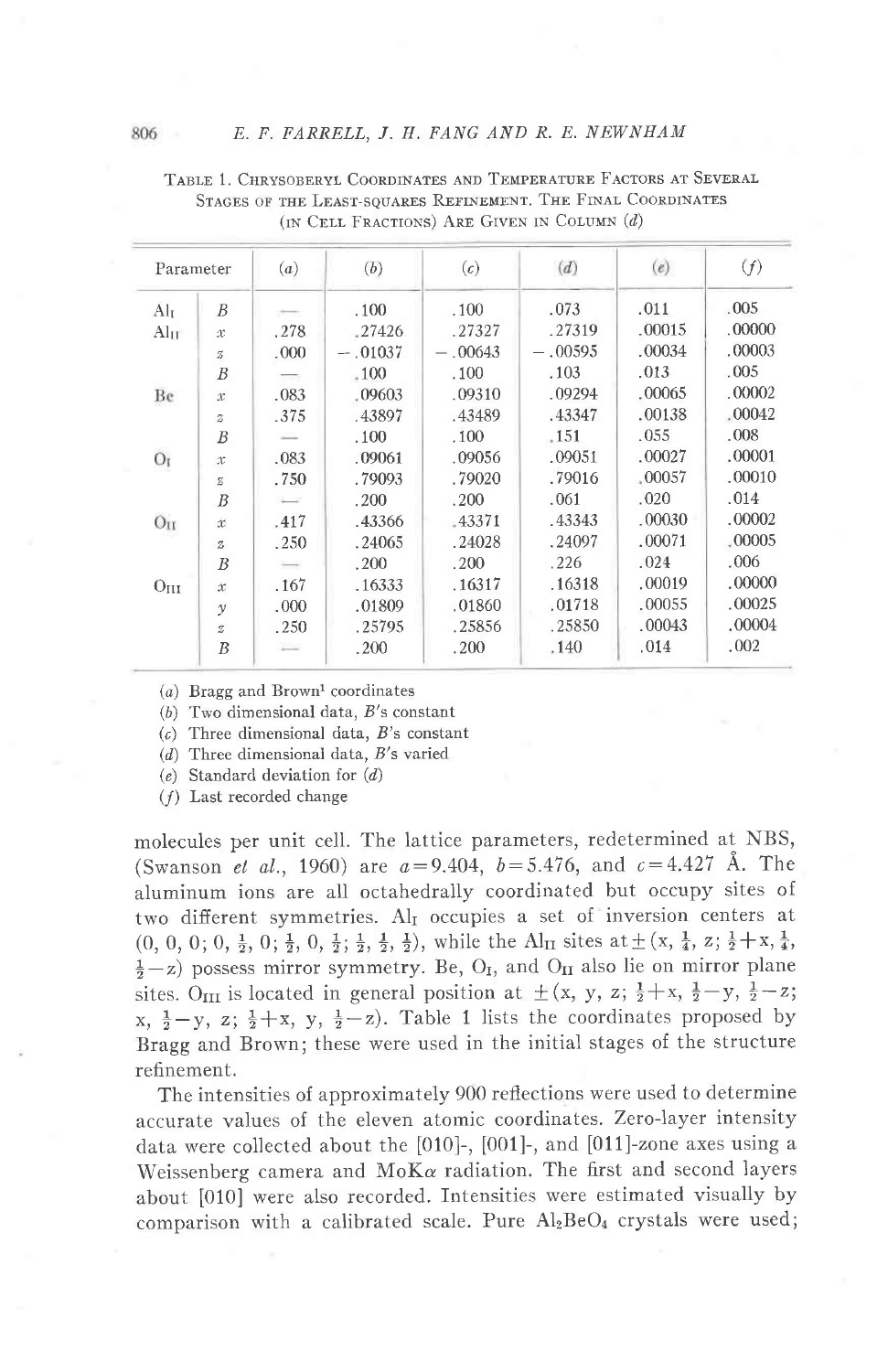they are about 0.2 mm on edge and were grown from the  $PbO-PbF<sub>2</sub>$ flux. The small size of the crystals made absorption corrections unnecessary.

Least-squares analysis of the x-ray data was carried out at the M.I.T. Computation Center using the Busing-Levy OR FLS program. Lorentz\_ polarization corrections were applied to the observed intensities from the five layers: hk0, hkk, h0l, h1l, and h2l. An approximately uniform intensity scale as obtained by comparing reflections common to two or more layers. Separate scale factors for the five sets of data were included as variables in the early stages of refinement. The scattering factors of Berghuis et al. (1955), slightly modified for 50% ionization, were used in the calculations, and approximate temperature factors were chosen by plotting ln (F<sub>o</sub>/F<sub>c</sub>) against sin<sup>2</sup>  $\theta/\lambda^2$ .<br>The refinement is complicated by strong interaction between the scale

factors and thermal parameters and by the presence of extinction. Extinction reduces the intensity of the strong low-angle reflections, thereby lowering the calculated temperature factors. These in turn interact with the scale factors during the least-squares analysis. The B values of several atoms became negative when they were adjusted simultaneously to the scale factors. Geller and Durand (1960) also observed substantial interdependence of these parameters in his refinement of isomorphous LiMnPO<sub>4</sub>. To avoid this difficulty, the temperature factors were held constant during the initial stages of refinement, and the scale factors were kept fixed during the final few cycles. Fortunately the structure determination is little affected, since neither the scale factors nor the thermal-vibration parameters interact significantly with the atomic coordinates.

Beginning with the Bragg and Brown coordinates (Table 1, column  $a$ ), several refinement cycles were carried out with the h0l and hk0 data. As a result, the  $R$  factor was decreased from 0.35 to 0.21 and the coordinates in column  $\bar{b}$  were obtained. Only the scale factors and eleven atomic coordinates were adjusted in the analysis; the temperature factors were held constant at the initial values,  $B_{A1} = B_{Be} = 0.1$  and  $B_0 = 0.2$   $\AA^2$ . At this stage, several mistakes were corrected and the hkk, h1l, and h2l data were introduced. The coordinates and scaling factors were then refined through two more least-squares cycles, giving the coordinates in column  $\epsilon$  and an  $R$  factor of 0.15. The accompanying matrix showed only one correlation coefficient greater than 0.1: the x coordinate of Be interacts with that of  $O_1$  giving  $-0.26$ . None of the five scale factors interacted appreciably with the coordinates nor with each other.<br>Four further cycles were performed holding the scale factors fixed and

ailowing the coordinates and temperature factors to vary. The effect of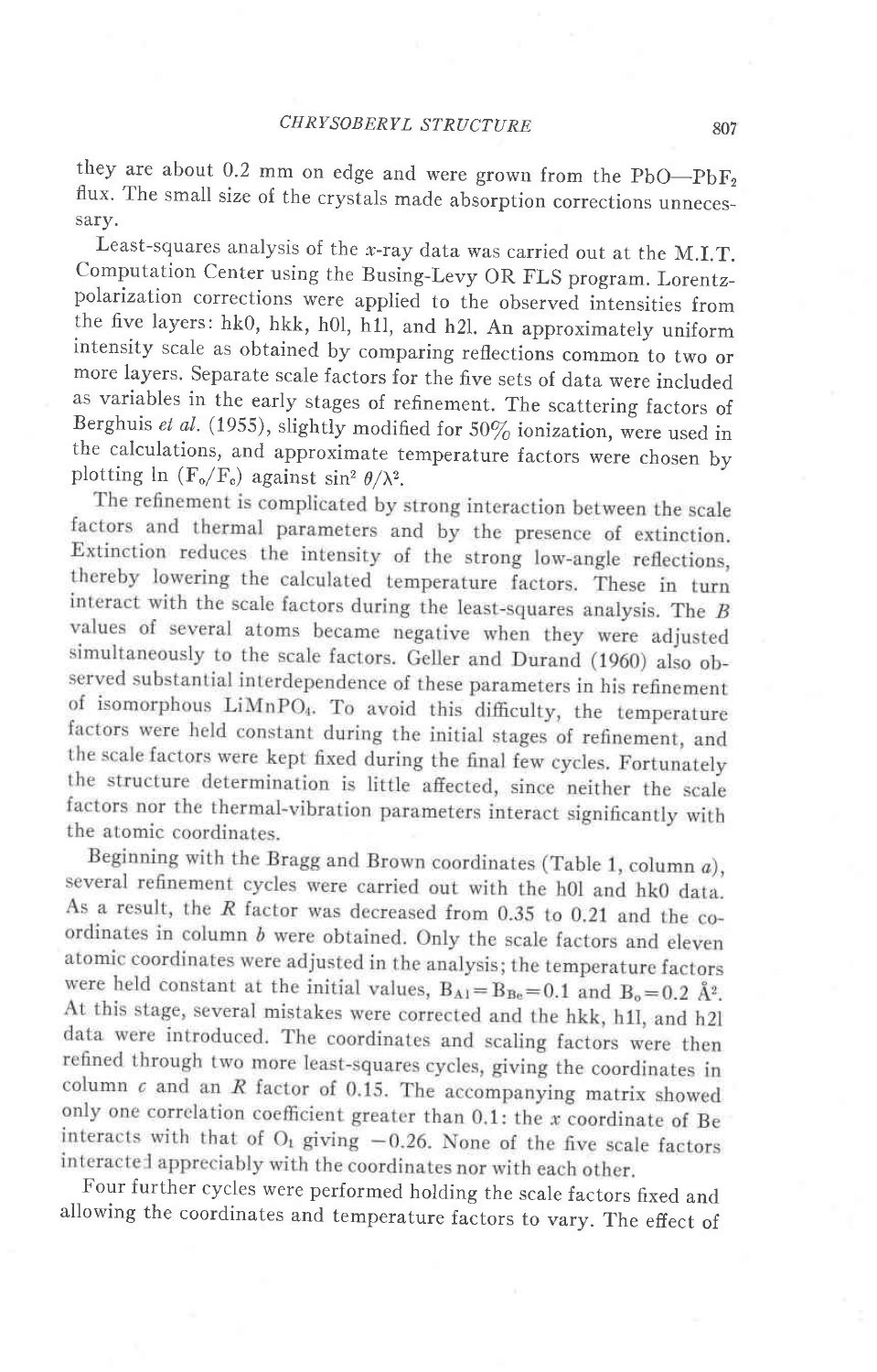| Al <sub>I</sub> (i) Octahedron                     |          | $\text{Al}_{\text{II}}(m)$ Octahedron |                   | Be Tetrahedron                 |                   |
|----------------------------------------------------|----------|---------------------------------------|-------------------|--------------------------------|-------------------|
| $Alr$ - $O2$ <sub>I</sub>                          | 1.861 Å  | $AlII - OI1$                          | $1.940 \text{ Å}$ | $Be-OI1$                       | $1.579 \text{ Å}$ |
| $AlI$ - $O_{II}$ <sup>2</sup>                      | 1.892    | $AlII - OII1$                         | 1.862             | $Be - O_{II}$ <sup>1</sup>     | 1.687             |
| $Alt$ <sup>-<math>O_{III}</math><sup>2</sup></sup> | 1.917    | $Al_{II}$ - $O_{III}$ <sup>2</sup>    | 2.017             | $Be - OIII2$                   | 1.631             |
| $O_I$ — $O_{II}$ <sup>2</sup>                      | 2.756    | $Alu$ - $O_{III}$ <sup>2</sup>        | 1.895             | $O_I$ - $O_{II}$ <sup>1</sup>  | 2.777             |
| $O_I$ — $O_{II}$ <sup>2</sup>                      | $2.548*$ | $O_I$ - $O_{III}$ <sup>2</sup>        | 2.743             | $O_I$ — $O_{III}$ <sup>2</sup> | 2.763             |
| $O_I$ — $O_{III}$ <sup>2</sup>                     | 2.807    | $O_I$ — $O_{III}$ <sup>2</sup>        | 2.528*            | $OII - OIII2$                  | $2.509*$          |
| $O_I$ - $O_{III}$ <sup>2</sup>                     | $2.528*$ | $OII - OIII2$                         | 2.845             | $OIII - OIII1$                 | 2.550*            |
| $O_{II}$ - $O_{III}$ <sup>2</sup>                  | 2.509*   | $OII - OIII2$                         | 2.744             |                                |                   |
| $O_{II}$ - $O_{III}$ <sup>2</sup>                  | 2.866    | $OIII - OIII1$                        | 2.550*            |                                |                   |
|                                                    |          | $O_{III}$ - $O_{III}$ <sup>1</sup>    | 2.926             | ×                              |                   |
|                                                    |          | $O_{III}$ - $O_{III}$ <sup>2</sup>    | 2.757             |                                |                   |

TABLE 2. BOND LENGTHS AND OXYGEN DISTANCES IN CHRYSOBERYL SHARED EDGES ARE DENOTED BY AN ASTERISK (\*)

Standard deviations

 $\sigma(AI-0) = 0.003$  Å

 $\sigma$ (O-O) = 0.005 Å

 $O - O$ 

 $O-O$  (shared edges)

O-O (unshared edges)

 $\sigma(\text{Be} - \text{O}) = 0.007$  Å

2.731 Å

2.529

2.799

Average values

| \հա   | 1.890 Å |  |
|-------|---------|--|
| \lπ—О | 1.938   |  |
| A1—O  | 1.914   |  |
| Be—O  | 1.632   |  |

extinction was empirically tested by omitting a group of intense reflections in the final two least-squares cycles. The changes in atomic coordinates were less than the standard deviations, averaging only 0.0016 Å. Column  $d$  of Table 1 lists the final coordinates and temperature parameters; these values were used in calculating the structure factors and the interatomic distances in Table 2. The structure factors<sup>1</sup> give an R factor of 0.18 with all reflections included, and 0.15 omitting those below the observational limit. The latter were not included in the least-squares analysis. A correlation matrix evaluated after the final cycle showed two interaction coefficients with magnitudes in excess of 0.1. The  $x$  coordinates of

<sup>1</sup> A table of structure factors is available upon request from the authors.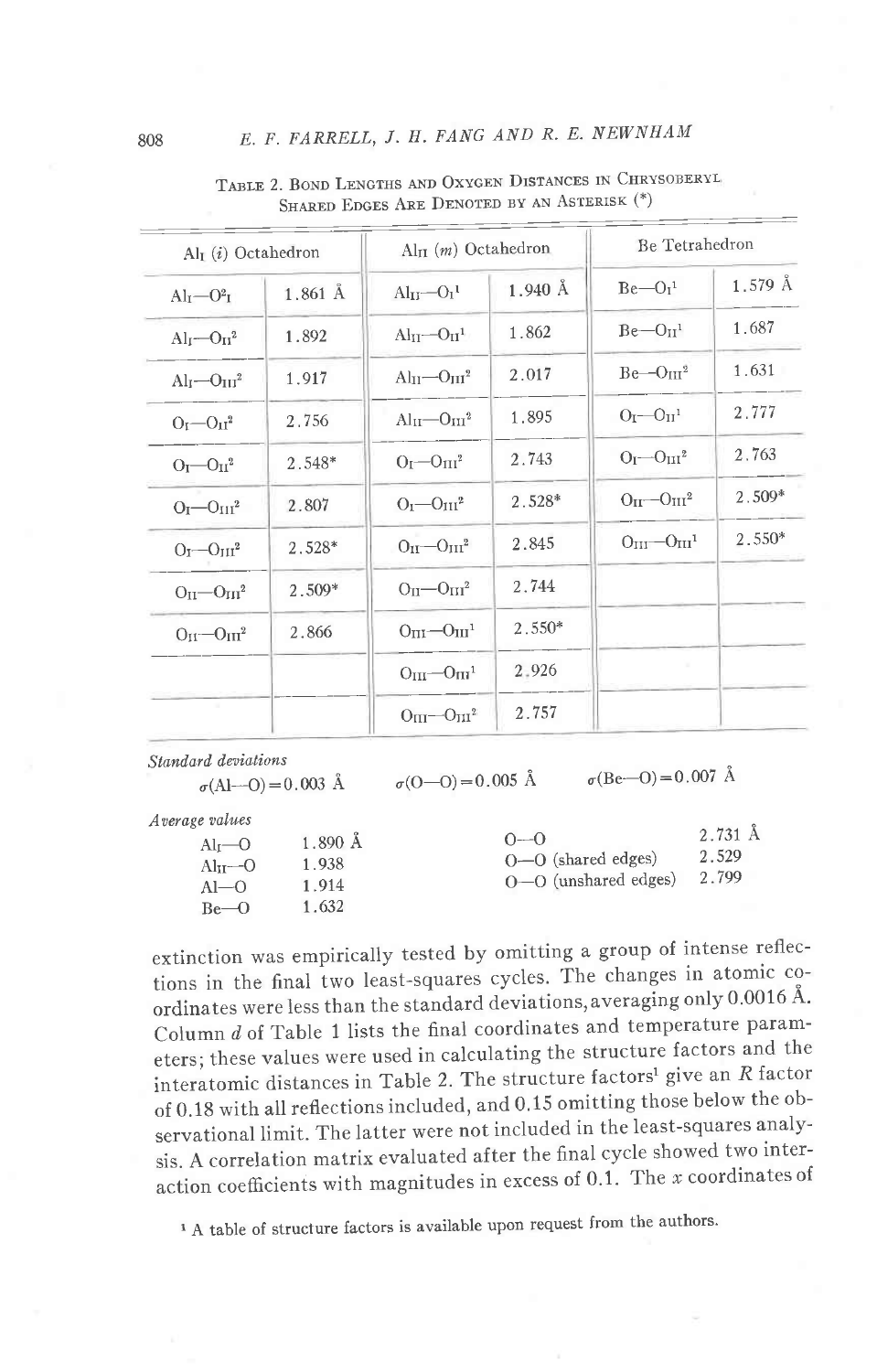Be and  $O<sub>I</sub>$  are negatively correlated  $(-0.27)$ , as noted previously, and the temperature factors of Be and  $O<sub>I</sub>$  possess a similar interaction of  $-0.22$ . Both values are small compared with the interaction coefficients found in grossularite garnet and tetragonal  $BaTiO<sub>3</sub>$  (Geller, 1961). The cross correlations between temperature factors and atomic coordinates in chrysoberyl were negligible.

Standard deviations of the final coordinates are listed in Table 1, column  $e$ . The last recorded changes in the parameters (column  $f$ ) are smaller than the standard deviations, showing that the refinement has converged satisfactorily. When multiplied by the appropriate lattice parameter and averaged over direction and atoms of the same element, the standard deviations are  $\sigma$ (Al) 0.0015,  $\sigma$ (Be) 0.0061, and  $\sigma$ (O) 0.0025 Å. These values give a rough estimate of the accuracy but are probably somewhat optimistic since the efiect of systematic errors is not included.

The refined temperature factors in column  $d$ , Table 1, are very small, ranging from 0.06 to 0.23  $\AA$ <sup>2</sup>. For comparison, the room-temperature value for diamond is near 0.20  $\AA$ <sup>2</sup> (Gottlicher and Wölfel, 1959). Chrysoberyl is very hard  $(8.5 \text{ on Mohs'} scale)$ , but the B values seem unreasonably low. Much of the discrepancy is due to extinction, as mentioned earlier.

Some of the important interatomic distances are listed in Table 2, along with their standard deviations and arithmetic means. Differences in bond lengths greater than 2.3 $\sigma$  are probably significant. The average Al-O length of 1.914  $\AA$  is almost identical with the value of 1.915 observed in corundum,  $\alpha$ -Al $_2\rm O_3$  (Newnham and deHaan, 1962). One feature of interest is the fact that the  $Al<sub>II</sub>$  octahedron is appreciably larger than that of Alr. Fe or Cr substituted for AI might therefore prefer one site to the other. Difierences in the crystal fields are also to be expected, thus influencing the optical absorption spectra.

Another surprising feature is the irregularity of the  $BeO<sub>4</sub>$  tetrahedron: the Be-O distances range from 1.58 to 1.69 with a mean value of 1.632 Å. The average Be-O distance in beryllium oxide is 1.649  $\AA$  (Smith *et al.*, 1962). The deviations from ideal close-packing in the chrysoberyl structure (see Fig. 1) are explicable in terms of cation-cation coulomb repulsion. Without exception the equilibrium cation positions are shifted away from their nearest cation neighbors. The oxygen-oxygen distances fall into two well-defined groups: shared edges  $2.51-2.55$  Å in length, and unshared edges, 2.74 A or greater.

The good agreement between observed and calculated structure factors precludes any extensive disorder among the octahedral and tetrahedral cations, as observed in the spinel family. There is, however, some uncertainty regarding the disposition of beryilium because of its small scatter-